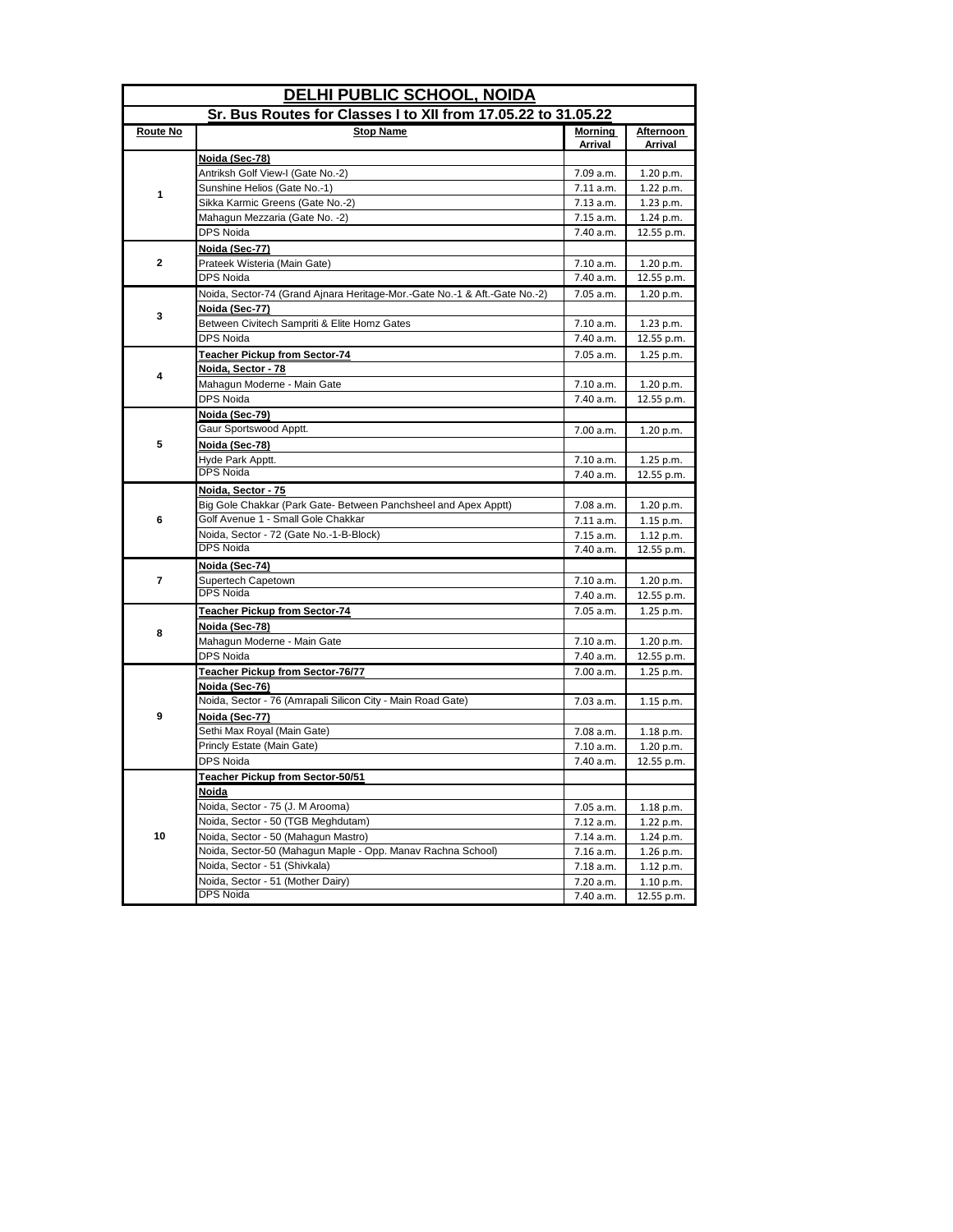|    | <b>Teacher Pickup from Sector-34</b>                                          | 6.55 p.m.              | 1.40 p.m.              |
|----|-------------------------------------------------------------------------------|------------------------|------------------------|
|    | Noida Sec-77                                                                  |                        |                        |
|    | Prateek Wisteria (Main Gate)                                                  | 7.05 p.m.              | 1.20 p.m.              |
| 11 | Antriksh Forest Apptt                                                         | 7.10 p.m.              | 1.25 p.m.              |
|    | Noida (Sec-76)                                                                |                        |                        |
|    | Between JM Orchid & Skytech Matrott                                           | 7.15 p.m.              | 1.30 p.m.              |
|    | <b>DPS Noida</b>                                                              | 7.40 a.m.              | 12.55 p.m.             |
|    | Noida, Sector -75 (Golf City Street Market - Main Road)                       | 6.53 a.m.              | 1.15 p.m.              |
|    | Noida, Sector -75 (Golf City Plot-8 Corner Market)                            | 6.55 a.m.              | 1.17 p.m.              |
|    | Noida, Sector -74 (Supertech Capetown-Gate No.-1) - Only for Sec-122 Students | 6.57 a.m.              | 1.19 p.m.              |
| 12 | Noida Sec-77 (Between GrihaPravesh & Antriksh Kanball Gates)                  | 7.01 a.m.              | 1.23 p.m.              |
|    | Noida Sec-76 (Aditya celebrity homes)                                         | 7.05 a.m.              | 1.27 p.m.              |
|    | Noida Sec-78 (Between Assotech Windsor & Antrish-II)                          | 7.10 a.m.              | 1.32 p.m.              |
|    | DPS Noida                                                                     | 7.40 a.m.              | 12.55 p.m.             |
|    | Noida (Sec-121)                                                               |                        |                        |
| 13 | Cleo County Gate No.-1                                                        | 7.10 a.m.              | 1.20 p.m.              |
|    | <b>DPS Noida</b>                                                              | 7.40 a.m.              | 12.55 p.m.             |
|    | Noida (Sec-120)                                                               |                        |                        |
|    | Prateek Laurel Apptt. (Gate No.-1)                                            | 7.05 a.m.              | 1.25 p.m.              |
| 14 | Noida (Sec-119)                                                               |                        |                        |
|    | Gaur Grandeur Apptt                                                           | 7.10 a.m.              | 1.20 p.m.              |
|    | <b>DPS Noida</b>                                                              | 7.40 a.m.              | 12.55 p.m.             |
|    | Noida                                                                         |                        |                        |
|    | Sec-70 (Pan Oasis-Gate No.-2)                                                 | 7.00 a.m.              | 1.30 p.m.              |
| 15 | Sec-122 (Udaan Play School)                                                   | 7.10 a.m.              | 1.20 p.m.              |
|    | Sarfabad (Front of A Squre))                                                  | 7.15 a.m.              | 1.25 p.m.              |
|    | DPS Noida                                                                     | 7.40 a.m.              | 12.55 p.m.             |
|    | <b>Noida (Sec-121)</b>                                                        |                        |                        |
|    | Ajnara Homes - 121 (Main Road)                                                | 7.05 a.m.              | 1.20 p.m.              |
| 16 | Sector - 122 Prathla Village Gate- Main Rd.(Near Shiv Temple)                 | 7.10 a.m.              | 1.25 p.m.              |
|    | DPS Noida                                                                     | 7.40 a.m.              | 12.55 p.m.             |
|    | Noida (Sec-117)                                                               |                        |                        |
|    | UniHomes (Gate No.-2)                                                         | 7.00 a.m.              | 1.28 p.m.              |
|    | Noida (Sec-120)                                                               |                        |                        |
| 17 | Amrapali Zodic (Main Gate)                                                    | 7.07 a.m.              | 1.23 p.m.              |
|    | R.G. Residency Gate                                                           | 7.10 a.m.              | 1.20 p.m.              |
|    | <b>DPS Noida</b>                                                              | 7.40 a.m.              | 12.55 p.m.             |
|    | Noida (Sec-119)                                                               |                        |                        |
|    | Eledeco Aamantran - Main Gate                                                 | 7.00 a.m.              | $1.23$ p.m.            |
| 18 | Amrapali Platinum (Gate No.-2)                                                | 7.05 a.m.              | 1.20 p.m.              |
|    | <b>DPS Noida</b>                                                              | 7.40 a.m.              | 12.55 p.m.             |
|    | Noida                                                                         |                        |                        |
|    | Sector - 121 (Cleo County Gate No.-1)                                         |                        | 1.25 p.m.              |
|    | Sector - 61 (Royal Tower - Main Gate)                                         | 7.03 a.m.              |                        |
| 19 | Sector - 53 (Kanchenjunga Apptt.)                                             | 7.13 a.m.              | 1.18 p.m.              |
|    | Sector - 21 (Jalvayu Vihar - C&D Block)                                       | 7.15 a.m.              | 1.15 p.m.              |
|    | DPS Noida                                                                     | 7.25 a.m.              | 1.05 p.m.              |
|    |                                                                               | 7.40 a.m.              | 12.55 p.m.             |
|    | Indirapuram<br>Gaur Valerio (Opp. DPS School)                                 |                        |                        |
|    | <b>Express Garden</b>                                                         | 6.55 a.m.              | 1.25 p.m.              |
| 20 | ATS (Main Road)                                                               | 7.03 a.m.<br>7.05 a.m. | 1.17 p.m.<br>1.15 p.m. |
|    | Sec-62 (J.P. Institute)                                                       | 7.15 a.m.              | 1.00 p.m.              |
|    | <b>DPS Noida</b>                                                              | 7.40 a.m.              | 12.55 p.m.             |
|    | Indirapuram                                                                   |                        |                        |
| 21 | Manoj Vihar                                                                   | 6.50 a.m.              | 1.30 p.m.              |
|    | Rishabh Platinium                                                             | 6.57 a.m.              | 1.40 p.m.              |
|    | Ashiyana Upwan                                                                | 7.02 p.m.              | 1.35 p.m.              |
|    | Vijay Apptt                                                                   | 7.04 p.m.              | 1.33 p.m.              |
|    | Shipra Sun City (HDFC Bank)                                                   | 7.09 a.m.              | $1.26$ p.m.            |
|    | Saya Apptt.                                                                   | 7.11 a.m.              | 1.24 p.m.              |
|    |                                                                               |                        |                        |
|    | <b>DPS Noida</b>                                                              |                        |                        |
|    |                                                                               | 7.40 a.m.              | 12.55 p.m.             |
|    | Indirapuram (Ghaziabad)                                                       |                        |                        |
|    | Shakti Khand - II (Near JKG International School - Lane No.-6 Gate) -         | 7.00 a.m.              | 1.30 p.m.              |
| 22 | Shipra Krishna Vista - Gate No.-3 (Back Gate)<br>Shipra Srishti Gate No.-1    | 7.02 a.m.              | 1.25 p.m.              |
|    | Krishna Apra Garden                                                           | 7.03 a.m.<br>7.08 a.m. | 1.24 p.m.<br>1.18 p.m. |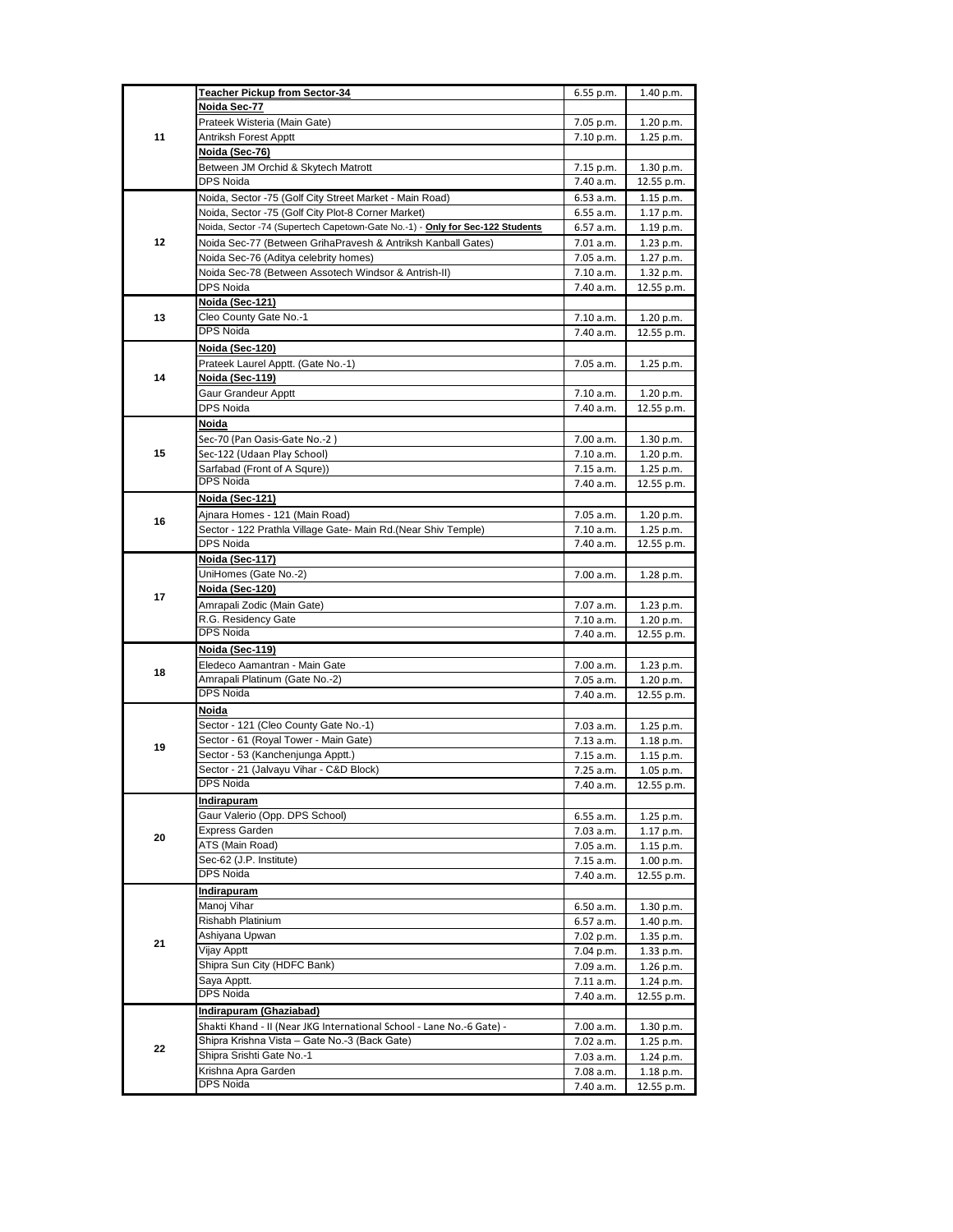|    | Indirapuram (Ghaziabad)                                   |           |            |
|----|-----------------------------------------------------------|-----------|------------|
|    | Indirapuram Public School                                 |           | 1.20 p.m.  |
|    |                                                           | 7.00 a.m. |            |
| 23 | Near Orange County (Main Road-Opp. Export Haat)           | 7.05 a.m. | 1.26 p.m.  |
|    | Amarpali Royal                                            | 7.07 a.m. | 1.25 p.m.  |
|    | Aditya Mega City                                          | 7.08 a.m. | 1.24 p.m.  |
|    | <b>DPS Noida</b>                                          | 7.40 a.m. | 12.55 p.m. |
|    | Indirapuram (Ghaziabad)                                   |           |            |
|    |                                                           |           |            |
|    | Sipra Sun City (Gate No.-6)                               | 6.55 a.m. | 1.31 p.m.  |
|    | Gaur Green City (Gate No.-1)                              | 6.58 a.m. | 1.29 p.m.  |
| 24 | Gaur Green City (Gate No.-2) / HRC Professional Hub       | 7.00 a.m. | 1.27 p.m.  |
|    | Noida (Sec-71)                                            |           |            |
|    | LIG Park                                                  | 7.15 a.m. | 1.12 p.m.  |
|    | Janta Flats                                               | 7.17 a.m. |            |
|    | <b>DPS Noida</b>                                          |           | 1.10 p.m.  |
|    |                                                           | 7.40 a.m. | 12.55 p.m. |
|    | Indirapuram (Ghaziabad)                                   |           |            |
|    | Exotica Apptt. (East Square)                              | 6.55 a.m. | 1.35 p.m.  |
|    | Arihant Paradise Gate No.-1                               | 6.57 a.m. | 1.38 p.m.  |
| 25 | Shipra NEO                                                | 7.02 a.m. |            |
|    |                                                           |           | 1.30 p.m.  |
|    | <b>SPS Residency</b>                                      | 7.05 a.m. | 1.25 p.m.  |
|    | <b>Windsor Park</b>                                       | 7.07 a.m. | 1.20 p.m.  |
|    | <b>DPS Noida</b>                                          | 7.40 a.m. | 12.55 p.m. |
|    | Vasundhara (Ghaziabad)                                    |           |            |
|    | Sai Baba Temple (Sec-15)                                  | 6.50 a.m. | 1.40 p.m.  |
|    |                                                           |           |            |
|    | Vaishali (Ghaziabad)                                      |           |            |
|    | Ramprestha Green -Outside-Main Gate - Main Road           | 6.55 a.m. | 1.37 p.m.  |
|    | Kaushambi (Ghaziabad)                                     |           |            |
| 26 | Vaishali Sec-1 (Ghaziabad) - Neel Padam Kunj              | 6.58 p.m. | 1.34 p.m.  |
|    | Park Street                                               | 7.03 a.m. | 1.29 p.m.  |
|    |                                                           | 7.05 a.m. |            |
|    | Ratnagiri                                                 |           | 1.27 p.m.  |
|    | Seemant Vihar Main PAC Road                               | 7.07 a.m. | 1.25 p.m.  |
|    | <b>DPS Noida</b>                                          | 7.40 a.m. | 12.55 p.m. |
|    | Vaishali (Ghaziabad)                                      |           |            |
|    | Mahagun Villa, Sec-4 Vaishali                             | 6.50 a.m. | 1.30 p.m.  |
|    | <b>Express Apptt</b>                                      | 6.55 a.m. | 1.25 p.m.  |
|    |                                                           |           |            |
|    | Sunbreeze / Eledeco                                       | 6.57 a.m. | 1.23 p.m.  |
| 27 | Manglam Apptt.                                            | 7.00 a.m. | 1.20 p.m.  |
|    | Gaur Green Avenue                                         | 7.02 a.m. | 1.18 p.m.  |
|    | Supertech Icon Apptt.                                     | 7.04 a.m. | 1.16 p.m.  |
|    | V3S Inderlok                                              | 7.05 a.m. | 1.15 p.m.  |
|    | Noida Sec-62 (National Inst. Of open school - Near NH-24) |           |            |
|    |                                                           | 7.10 a.m. | 1.10 p.m.  |
|    | DPS Noida                                                 | 7.40 a.m. | 12.55 p.m. |
|    | <b>Mayur Vihar Phase - Ill</b>                            |           |            |
|    | Sharma Medical Store                                      | 7.00 a.m. | 1.29 p.m.  |
|    | <b>CRPF Camp</b>                                          | 7.01 a.m. | 1.28 p.m.  |
|    | SFS Flats - Pkt - D                                       | 7.02 a.m. | 1.27 p.m.  |
|    |                                                           |           |            |
|    | SFS Flats - St. Andreus School                            | 7.04 a.m. | 1.26 p.m.  |
|    | SFS Flats - Pkt - A                                       | 7.08 a.m. | 1.22 p.m.  |
| 28 | Noida                                                     |           |            |
|    | Sec-12 (Near Metro Hospital)                              | 7.13 a.m. | 1.11 p.m.  |
|    | Sec-12 (Near Market)                                      | 7.14 a.m. | 1.09 p.m.  |
|    | Sec-12/22 More (front of Noida Studiam)                   |           |            |
|    |                                                           | 7.17 a.m. | 1.07 p.m.  |
|    | Sec-25 (Jalvayu Vihar) - 2 Stops                          | 7.20 a.m. | 1.02 p.m.  |
|    | Sec - 26 Gate - Opp. Sec-25 Jalvayu Vihar                 | 7.22 a.m. | 1.00 p.m.  |
|    | DPS Noida                                                 | 7.40 a.m. | 12.55 p.m. |
|    | Sarita Vihar, Delhi                                       |           |            |
| 29 | Gurukul Day Care                                          | 6.50 a.m. | 1.30 p.m.  |
|    |                                                           |           |            |
|    | Dreamland Public School                                   | 6.52 a.m. | 1.29 p.m.  |
|    | Pkt-J (Gate No.-3)                                        | 6.54 a.m. | 1.27 p.m.  |
|    | Pkt-C (Market)                                            | 6.57 a.m. | 1.25 p.m.  |
|    | Pkt-A (St. Giri School)                                   | 6.59 a.m. | 1.23 p.m.  |
|    | Jasola (Main Road - Across Red Light)                     | 7.07 a.m. | 1.18 p.m.  |
|    |                                                           |           |            |
|    | <u>Noida Sec-44</u>                                       |           |            |
|    | Stellar Green Apptt.                                      | 7.20 a.m. | 1.02 p.m.  |
|    | Gate No.-2                                                | 7.23 a.m. | 1.07 p.m.  |
|    | Gate No.-8                                                | 7.24 a.m. | 1.08 p.m.  |
|    | DPS Noida                                                 | 7.40 a.m. | 12.55 p.m. |
|    |                                                           |           |            |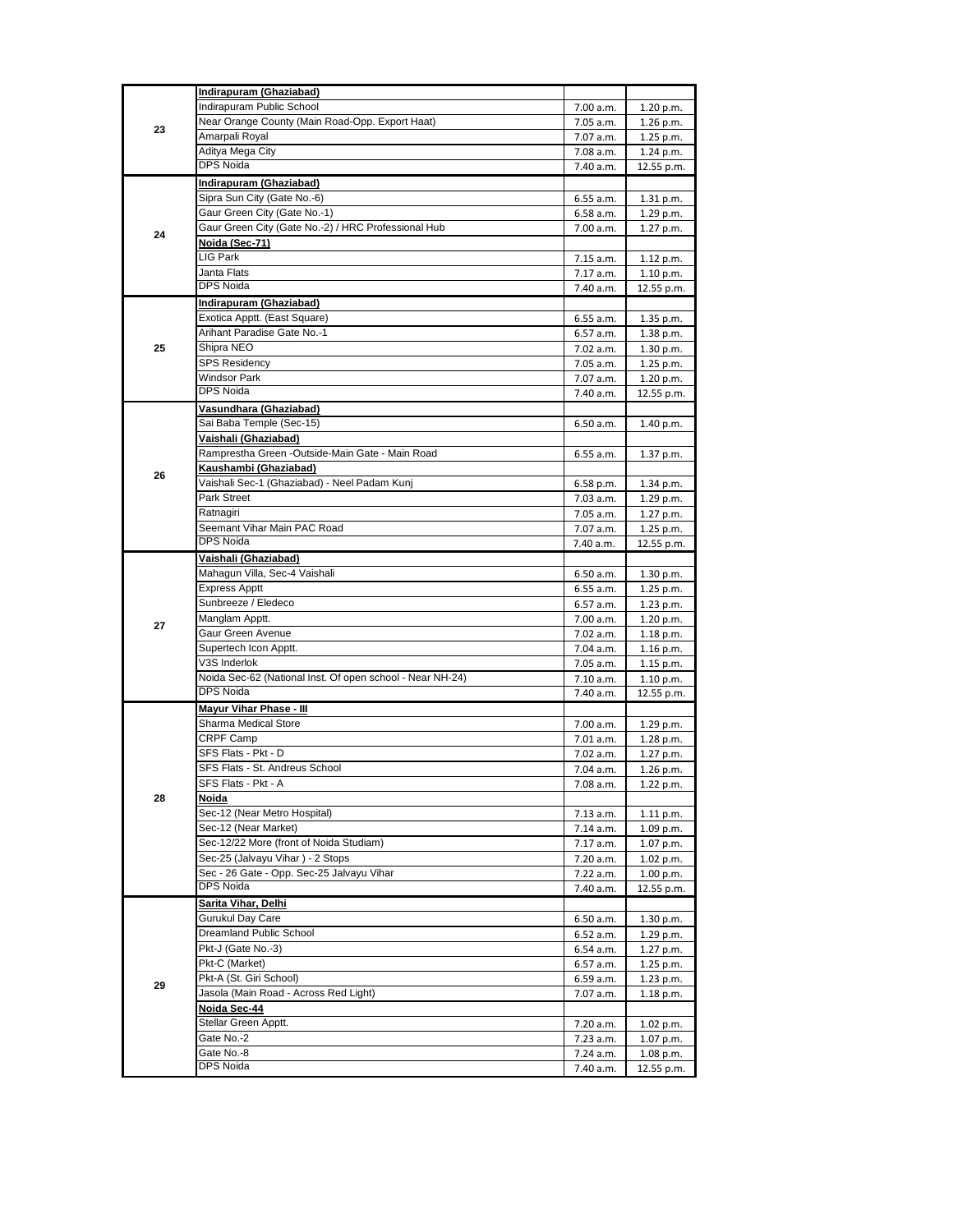| 30 | Patparganj, Delhi                                                    |                        |                         |
|----|----------------------------------------------------------------------|------------------------|-------------------------|
|    | Mother Dairy (Only for Bus Incharge)                                 | 6.50 a.m.              | 1.40 p.m.               |
|    | Ras Vihar                                                            | 6.55 a.m.              | 1.20 p.m.               |
|    | Kalol Apptt.                                                         | 7.01 a.m.              | 1.25 p.m.               |
|    | <b>Brother's Apptt</b>                                               | 7.03 a.m.              | 1.27 p.m.               |
|    | Parivar Apptt. (Bus Stop)                                            | 7.05 a.m.              | 1.29 p.m.               |
|    | NH-24-Main Road (For Mayur Vihar Ph.-2)                              | 7.08 a.m.              | 1.31 p.m.               |
|    | DPS Noida                                                            | 7.40 a.m.              | 12.55 p.m.              |
|    | Patparganj, Delhi                                                    |                        |                         |
|    | Mother Dairy                                                         | 6.45 a.m.              | 1.45 p.m.               |
|    | Manglam Police Station                                               | 6.53 a.m.              | 1.41 p.m.               |
|    | Akash Bharti Apptt.                                                  | 6.55 a.m.              | 1.39 p.m.               |
|    | <b>Tarang Apptt</b>                                                  | 6.58 a.m.              | 1.36 p.m.               |
|    | Ekta Apptt<br>Konark Apptt.                                          | 7.00 a.m.<br>7.02 a.m. | 1.34 p.m.               |
| 31 | <b>Mayur Vihar Phase-I</b>                                           |                        | 1.32 p.m.               |
|    | Delhi Police Apptt                                                   | 7.07 a.m.              | 1.22 p.m.               |
|    | Hindustan Times Apptt (Opp. Shiv Temple) / IFS Apptt                 | 7.10 a.m.              | 1.20 p.m.               |
|    | Eastend Apptt                                                        | 7.15 a.m.              | 1.15 p.m.               |
|    | Noida                                                                |                        |                         |
|    | Sector - 14/15 Petrol Pump                                           | 7.23 a.m.              | 1.10 p.m.               |
|    | DPS Noida                                                            | 7.40 a.m.              | 12.55 p.m.              |
|    | East Delhi                                                           |                        |                         |
|    | Dilshad Garden (R/B Block)                                           | 6.45 a.m.              | 1.55 p.m.               |
|    | Vivek Vihar (B-Block Market)                                         | 6.50 a.m.              | 1.50 p.m.               |
|    | Raghunath Mandir (Ramprastha)                                        | 6.55 a.m.              | 1.47 p.m.               |
|    | Ramprastha (Crossing)                                                | 6.58 a.m.              | 1.45 p.m.               |
| 32 | Vigyan Vihar                                                         | 7.00 a.m.              | 1.40 p.m.               |
|    | Jagriti Enclave                                                      | 7.02 a.m.              | 1.38 p.m.               |
|    | Dayanand Vihar (Main Gate)                                           | 7.05 a.m.              | 1.35 p.m.               |
|    | Preet Vihar (Opp. Petrol Pump)                                       | 7.10 a.m.              | 1.25 p.m.               |
|    | Laxmi Nagar (Shiv Temple)<br>Akshardham DTC Stop                     | 7.20 a.m.              | 1.15 p.m.               |
|    | <b>DPS Noida</b>                                                     | 7.25 a.m.<br>7.40 a.m. | 1.10 p.m.<br>12.55 p.m. |
|    | Vasundhra Enclave (Delhi)                                            |                        |                         |
|    | Janyug Apptt (Main Gate)                                             | 6.50 a.m.              | 1.35 p.m.               |
|    | Capital Apptt                                                        | 6.52 a.m.              | 1.33 p.m.               |
|    | New Delhi / Manavsthali Apptt.                                       | 6.55 a.m.              | 1.31 p.m.               |
|    | <b>Highland Apptt</b>                                                | 6.57 a.m.              | 1.29 p.m.               |
| 33 | Abul Fazal Apptt                                                     | 7.01 a.m.              | 1.26 p.m.               |
|    | Shreeniketan Apptt                                                   | 7.03 a.m.              | 1.24 p.m.               |
|    | Pavitra Apptt.                                                       | 7.08 a.m.              | 1.19 p.m.               |
|    | Triveni Apptt.                                                       | 7.13 a.m.              | 1.14 p.m.               |
|    | Gobind Apptt.                                                        | 7.15 a.m.              | 1.12 p.m.               |
|    | Mahesh Apptt. (Abhinav / Samrat)                                     | 7.19 a.m.              | 1.08 p.m.               |
|    | DPS Noida                                                            | 7.40 a.m.              | 12.55 p.m.              |
|    | <b>Mayur Vihar Phase-I</b>                                           |                        |                         |
|    | Metro Station (Phase-I)                                              | 6.55 a.m.              | 1.25 p.m.               |
| 34 | Pkt-II - Gole Chakkar (Front of Richa Sweets)<br><b>DTC Terminal</b> | 6.57 a.m.<br>7.00 a.m. | 1.22 p.m.               |
|    | Samachar Apptt                                                       | 7.05 a.m.              | 1.20 p.m.<br>1.15 p.m.  |
|    | DPS Noida                                                            | 7.40 a.m.              | 12.55 p.m.              |
|    | <u> Noida (Sec-137)</u>                                              |                        |                         |
| 35 | Between Ajnara Daffodil & Paras Tierea (Next to Flexi Hospital)      | 7.00 a.m.              | 1.20 p.m.               |
|    | Supertech Eco City                                                   | 7.02 a.m.              | 1.22 p.m.               |
|    | Purvanchal Royal Court (Main Gate)                                   | 7.04 a.m.              | 1.24 p.m.               |
|    | DPS Noida                                                            | 7.40 a.m.              | 12.55 p.m.              |
| 36 | <u>Noida, Sec-137</u>                                                |                        |                         |
|    | Exotica Fresco Apptt                                                 | 6.55 a.m.              | 1.27 p.m.               |
|    | Gulshan Vivante                                                      | 6.57 a.m.              | 1.30 p.m.               |
|    | Noida, Sec-93                                                        |                        |                         |
|    | Parsvnath Prestige - II (Shristi)                                    | 7.05 a.m.              | 1.18 p.m.               |
|    | Supertech Apptt (Gate No.-3)                                         | 7.07 a.m.              | 1.20 p.m.               |
|    | <b>ATS Village</b><br><b>DPS Noida</b>                               | 7.10 a.m.              | 1.15 p.m.               |
|    |                                                                      | 7.40 a.m.              | 12.55 p.m.              |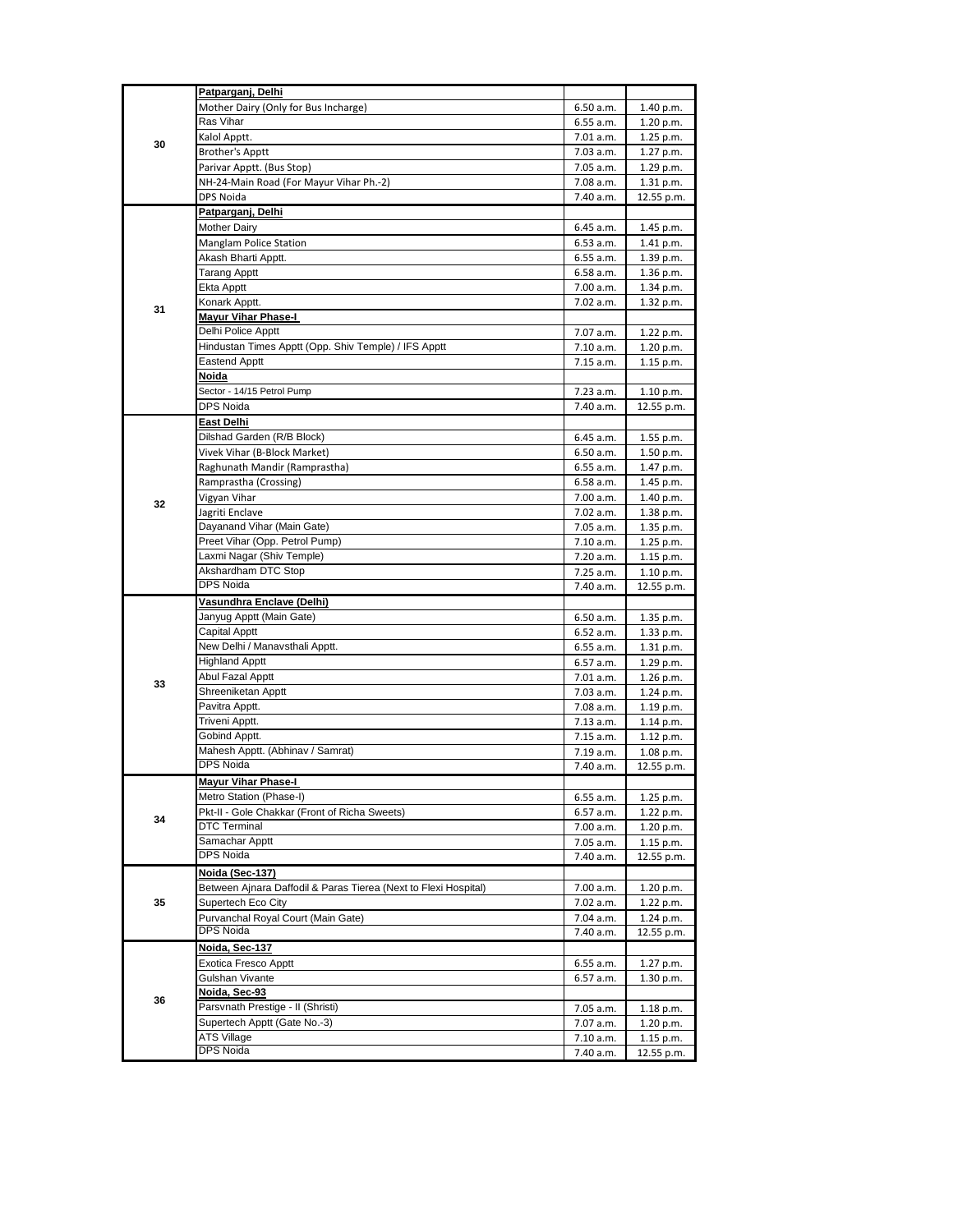| 37 | Noida                                                        |           |             |
|----|--------------------------------------------------------------|-----------|-------------|
|    | Sector - 93 (Eledeco)                                        | 7.00 a.m. | 1.15 p.m.   |
|    | Sector - 93 (Silver City)                                    | 7.03 a.m. | 1.18 p.m.   |
|    | Sector - 93 (Express View Apptt. - Gate No.-4)               | 7.05 a.m. | 1.20 p.m.   |
|    | Sector - 82 (Near Water Tank)                                | 7.08 a.m. | 1.23 p.m.   |
|    | Sector - 92 (Gate No.-2 - Opp. Express View Apptt.)          | 7.11 a.m. | 1.25 p.m.   |
|    | <b>DPS Noida</b>                                             | 7.40 a.m. | 12.55 p.m.  |
|    | Noida (Sec-93)                                               |           |             |
|    | Omaxe Grand Apptt (Front of Punchsheel Balak Inter Colleage) | 6.55 a.m. | 1.25 p.m.   |
|    | Parsvnath Prestige - I                                       | 7.00 a.m. | 1.23 p.m.   |
| 38 | Sector - 105 (Indian Oil Petrol Pump - Express Way Road)     | 7.05 p.m. | 1.18 p.m.   |
|    | Sector - 46 (Gardinia Glory Main Gate)                       | 7.15 p.m. | 1.08 p.m.   |
|    | <b>DPS Noida</b>                                             | 7.40 a.m. | 12.55 p.m.  |
|    | Noida Sector -168 (Lotus Zing)                               | 6.53 a.m. | 1.30 p.m.   |
|    | Noida (Sec-134)                                              |           |             |
|    | Klassic - Main Gate Entry                                    | 7.01 a.m. | 1.23 p.m.   |
|    | Kosmos - B-36 Gate                                           | 7.03 a.m. | 1.21 p.m.   |
|    | Kosmos - B-38 Gate                                           | 7.05 a.m. | 1.19 p.m.   |
| 39 | Noida (Sec-128)                                              |           |             |
|    | Opp. Pavilion Court - 16 Gate                                | 7.13 a.m. | 1.13 p.m.   |
|    | Pavilion Height-2 Entry Gate                                 | 7.14 a.m. | 1.12 p.m.   |
|    | Kalypso County-11-16 Entry Gate                              | 7.15 a.m. | 1.10 p.m.   |
|    | DPS Noida                                                    | 7.40 a.m. | 12.55 p.m.  |
|    | Noida, Sector - 82                                           |           |             |
|    | Vivek Vihar                                                  | 7.03 a.m. | 1.25 p.m.   |
|    | Kendriya Vihar (Gate No.-1)                                  | 7.05 a.m. | 1.27 p.m.   |
|    | Swarnim Vihar (Gate No.-1)                                   | 7.08 a.m. | 1.29 p.m.   |
|    | Swarnem Vihar(MIG Flats)                                     | 7.10 a.m. | 1.33 p.m.   |
| 40 | Duplex Flats Gate No -2                                      | 7.13 a.m. | 1.35 p.m.   |
|    | Noida, Sector - 45                                           |           |             |
|    | Amrapali Saphhire Apptt.Gate No. - 4                         | 7.23 a.m. | 1.10 p.m.   |
|    | <b>NRI Residency</b>                                         | 7.25 a.m. | 1.12 p.m.   |
|    | <b>DPS Noida</b>                                             | 7.40 a.m. | 12.55 p.m.  |
|    | Noida (Sec-100)                                              |           |             |
|    | Espacia Lotus Boulvard - Main Gate                           | 7.05 a.m. | 1.20 p.m.   |
| 41 | Lotus Boulevard (Opp. Planet Lotier Club)                    | 7.08 a.m. | 1.17 p.m.   |
|    | Lotus Boulevard (Gate No.-5)                                 | 7.09 a.m. | 1.15 p.m.   |
|    | <b>DPS Noida</b>                                             | 7.40 a.m. | 12.55 p.m.  |
|    | Noida (Sec-107)                                              |           |             |
|    | Sunworld Vanalika (Main Gate)                                | 7.00 a.m. | $1.15$ p.m. |
|    | Prateek Edifice (Gate No.-1)                                 | 7.02 a.m. | 1.16 p.m.   |
|    | Grate Value Sharanam (Main Gate)                             | 7.04 a.m. | 1.18 p.m.   |
| 42 | Noida (Sec-47)                                               |           |             |
|    | Sec-47 (Gate No.-5)                                          | 7.10 a.m. | 1.23 p.m.   |
|    | Keshar Garden                                                | 7.12 a.m. | 1.25 p.m.   |
|    | Between Jagran Public School and Jalvayu Tower               | 7.14 a.m. | 1.27 p.m.   |
|    | DPS Noida                                                    | 7.40 a.m. | 12.55 p.m.  |
|    | Noida                                                        |           |             |
|    | Sector - 104 (ATS-1 Hemlet)                                  | 7.10 a.m. | 1.19 p.m.   |
|    | Sector - 110 (Lotus Panache)                                 | 7.12 a.m. | 1.20 p.m.   |
| 43 | Secor - 108 (Gate No-1)                                      | 7.14 a.m. | 1.17 p.m.   |
|    | Sector - 105 (Block - C, Express View HIG Apptt.)            | 7.15 a.m. | 1.15 p.m.   |
|    | <b>DPS Noida</b>                                             | 7.40 a.m. | 12.55 p.m.  |
|    | Noida                                                        |           |             |
|    | Sector - 45 (Prateek Stylome - Main Gate)                    | 7.10 a.m. | 1.15 p.m.   |
| 44 | Sector - 99 (Supreme Towers - Gate No.-1)                    | 7.13 a.m. | 1.20 p.m.   |
|    | Sector - 45 (Amrapali Saphhire Apptt.- Gate No.-1)           | 7.18 a.m. | 1.10 p.m.   |
|    | DPS Noida                                                    | 7.40 a.m. | 12.55 p.m.  |
|    |                                                              |           |             |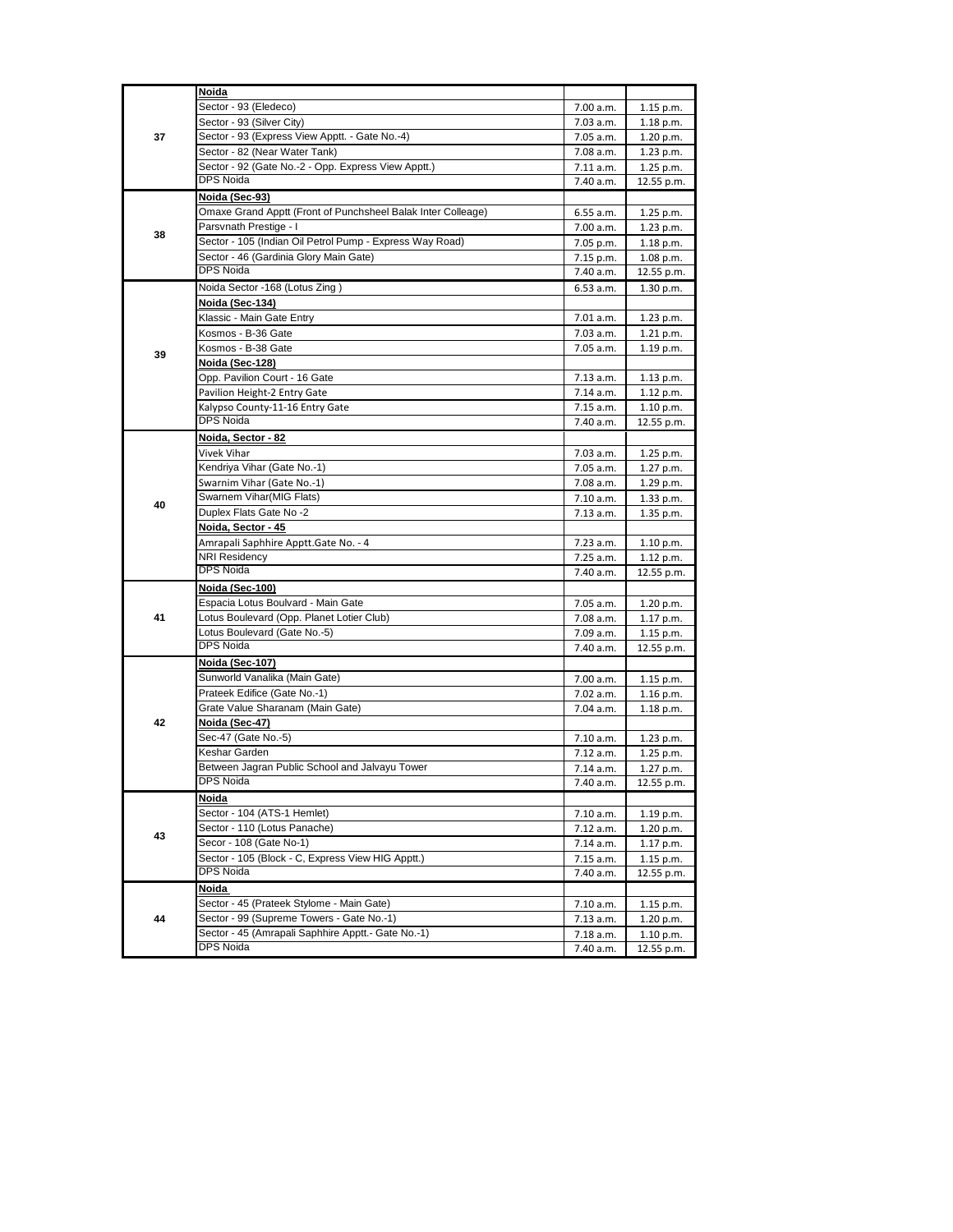| 45 | Noida (Sec-51)                                        |           |            |
|----|-------------------------------------------------------|-----------|------------|
|    | <b>DPS Housing Society</b>                            | 7.04 a.m. | 1.26 p.m.  |
|    | Gateway Apptt                                         | 7.05 a.m. | 1.24 p.m.  |
|    | Noida (Sec-50)                                        |           |            |
|    | Silver Estate                                         | 7.15 a.m. | 1.18 p.m.  |
|    | Stellar King Court                                    | 7.16 a.m. | 1.19 p.m.  |
|    | Rail Nagar                                            | 7.21 a.m. | 1.15 p.m.  |
|    | Noida, Sec - 41 (C- Block)                            | 7.25 a.m. | 1.05 p.m.  |
|    | Noida, Sec - 41 (Prayag Hospital)                     | 7.28 a.m. | 1.07 p.m.  |
|    | <b>DPS Noida</b>                                      | 7.40 a.m. | 12.55 p.m. |
|    | Noida (Sec-50)                                        |           |            |
|    | Kailash Dham                                          | 6.55 a.m. | 1.24 p.m.  |
|    | ATS Green -II (Main Gate)                             | 6.57 a.m. | 1.26 p.m.  |
|    | Mahagun Morphus                                       | 6.59 a.m. | 1.28 p.m.  |
|    | Noida, Sector - 41 (Gate no -2)                       | 7.09 a.m. | 1.16 p.m.  |
|    | Noida (Sec-40)                                        |           |            |
| 46 | Janta Flats                                           | 7.11 a.m. | 1.14 p.m.  |
|    | Sai Baba Temple                                       | 7.13 a.m. | 1.12 p.m.  |
|    | <b>Mother Diary</b>                                   | 7.14 a.m. | 1.11 p.m.  |
|    | Khaitan School - Back side                            | 7.15 a.m. | 1.10 p.m.  |
|    | Noida (Sec-39)                                        |           |            |
|    | Parag Diary                                           | 7.20 a.m. | 1.05 p.m.  |
|    | Opp. ONGC<br><b>DPS Noida</b>                         | 7.21 a.m. | 1.03 p.m.  |
|    |                                                       | 7.40 a.m. | 12.55 p.m. |
|    | Noida, Sec-50                                         |           |            |
|    | The Crescent                                          | 7.05 a.m. | 1.19 p.m.  |
|    | Alok Vihar-I<br>Palm Grove                            | 7.06 a.m. | 1.18 p.m.  |
|    | Alok Vihar-II                                         | 7.07 a.m. | 1.17 p.m.  |
|    |                                                       | 7.08 a.m. | 1.16 p.m.  |
| 47 | Sagar Presidency                                      | 7.09 a.m. | 1.15 p.m.  |
|    | Overseas Apptt / Shiv Mandir<br><u>Noida (Sec-51)</u> | 7.10 a.m. | 1.14 p.m.  |
|    | Noida, Sec-51 (Kendriya Vihar-Main Gate)              | 7.13 a.m. | 1.11 p.m.  |
|    | Noida Sec-31 (Main Road) - 2 stops                    | 7.23 a.m. | 1.01 p.m.  |
|    | Noida Sector - 30 (Ram Vihar-Main Gate)               | 7.26 a.m. | 12.58 p.m. |
|    | <b>DPS Noida</b>                                      | 7.40 a.m. | 12.55 p.m. |
|    | Noida (Sec-62)                                        |           |            |
|    | Flex Apptt.                                           | 6.55 a.m. | 1.10 p.m.  |
|    | <b>BHEL Apptt.</b>                                    | 6.57 a.m. | 1.11 p.m.  |
|    | Indian Oil Apptt.                                     | 6.58 a.m. | 1.13 p.m.  |
|    | Jagdamba Apptt.                                       | 6.59 a.m. | 1.15 p.m.  |
|    | Trikuta Hills / Varun Apptt.                          | 7.00 a.m. | 1.17 p.m.  |
| 48 | Stellar Park                                          | 7.03 a.m. | 1.18 p.m.  |
|    | Overseas Apptt.                                       | 7.05 a.m. | 1.20 p.m.  |
|    | Ushma Urja Apptt. (Service Lane)                      | 7.07 a.m. | 1.22 p.m.  |
|    | Rail Vihar Apptt (Service Lane)                       | 7.10 a.m. | 1.24 p.m.  |
|    | Beetween Shourya & BPCL Apptt.                        | 7.12 a.m. | 1.25 p.m.  |
|    | Telecom City (Main Road)                              | 7.13 a.m. | 1.27 p.m.  |
|    | <b>DPS Noida</b>                                      | 7.40 a.m. | 12.55 p.m. |
|    | Noida, Sec-62                                         |           |            |
|    | <b>HCL Towers</b>                                     | 6.50 a.m. | 1.30 p.m.  |
|    | Bhagirathi Apptt                                      | 6.53 a.m. | 1.31 p.m.  |
|    | Desgin Park                                           | 6.56 a.m. | 1.33 p.m.  |
|    | Gail Apptt (Main Road)                                | 6.58 a.m. | 1.34 p.m.  |
|    | Shaktikunj Apptt (Main Road)                          | 7.00 a.m. | 1.35 p.m.  |
| 49 | Tripathi Nurshing Home (Sec-12)                       | 7.08 a.m. | 1.21 p.m.  |
|    | Noida (Sec-34)                                        |           |            |
|    | Dhawalgiri Apptt.                                     | 7.15 a.m. | 1.15 p.m.  |
|    | Nilgiri Apptt                                         | 7.17 a.m. | 1.13 p.m.  |
|    | Ram Sharnam Apptt.                                    | 7.19 a.m. | 1.11 p.m.  |
|    | Nar Vihar - II                                        | 7.20 a.m. | 1.10 p.m.  |
|    | Noida (Sec-33)                                        |           |            |
|    | NTPC Gate (Opp. Sec-34)                               | 7.22 a.m. | 1.08 p.m.  |
|    | Sector-33 (Gate No.-1)                                | 7.25 a.m. | 1.05 p.m.  |
|    | DPS Noida                                             | 7.40 a.m. | 12.55 p.m. |